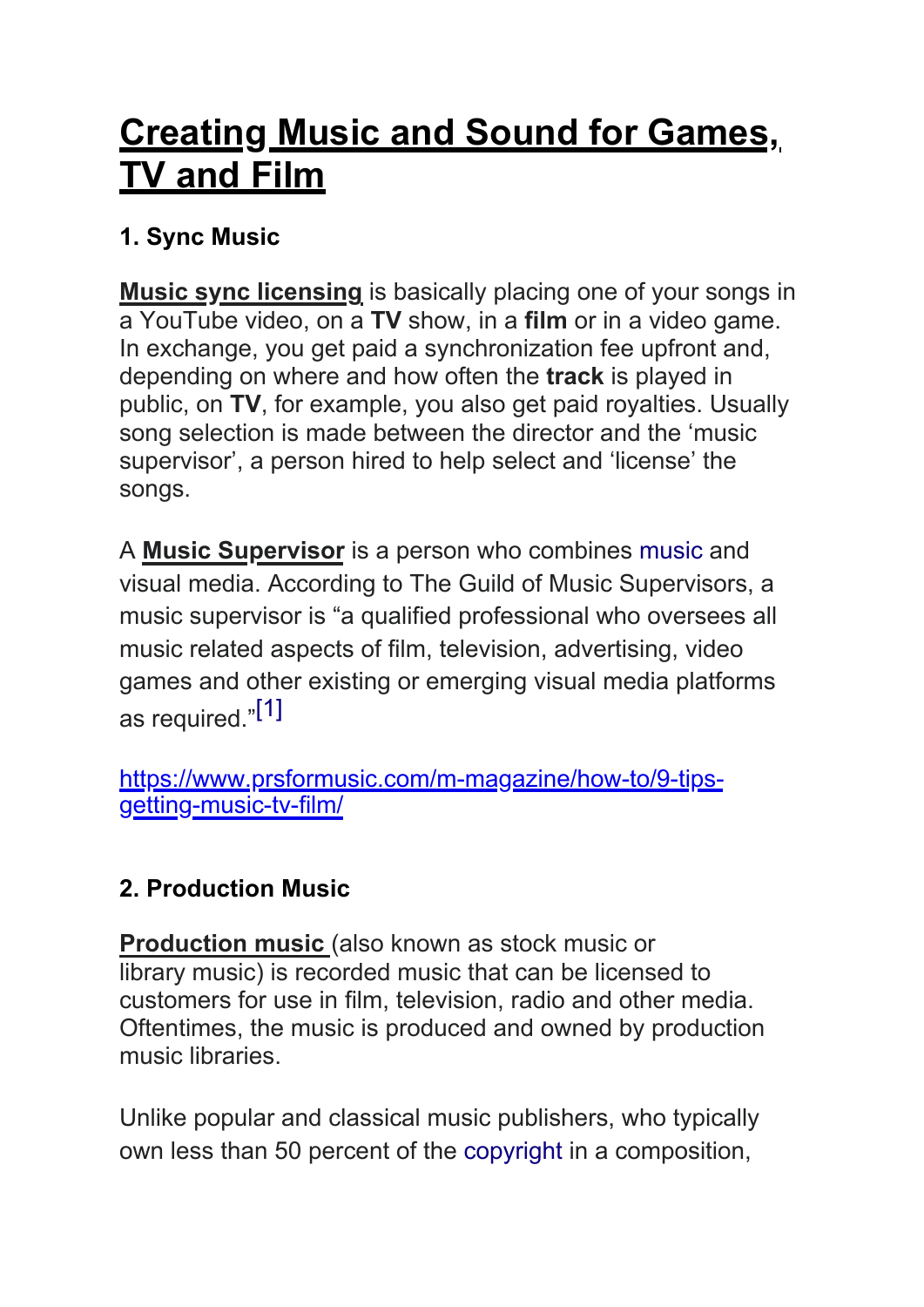production music libraries own all of the copyrights of their music. Thus, it can be licensed without the composer's permission, as is necessary in licensing music from normal publishers. This is because virtually all music created for music libraries is done on a [work for hire](https://en.wikipedia.org/wiki/Work_for_hire) basis. Licensing a wellknown piece of popular music could cost anywhere from tens to hundreds of thousands of dollars, depending on the prominence of the performer(s).

[https://www.prsformusic.com/licences/using-production-music/](https://www.prsformusic.com/licences/using-production-music/about-production-music) [about-production-music](https://www.prsformusic.com/licences/using-production-music/about-production-music)

#### **3. Composing a Music Score**

A **film score** is original music written specifically to accompany a [film](https://en.wikipedia.org/wiki/Film). The score forms part of the film's [soundtrack](https://en.wikipedia.org/wiki/Soundtrack), which also, usually includes pre-existing music, [dialogue](https://en.wikipedia.org/wiki/Dialogue) and [sound effects,](https://en.wikipedia.org/wiki/Sound_effects) and comprises a number of orchestral, instrumental, or choral pieces called [cues,](https://en.wikipedia.org/wiki/Cue_(theatrical)) which are timed to begin and end at specific points during the film in order to enhance the dramatic narrative and the emotional impact of the scene in question.<sup>[\[1\]](https://en.wikipedia.org/wiki/Film_score#cite_note-1)</sup> Scores are written by one or more [composers,](https://en.wikipedia.org/wiki/Composer) under the guidance of, or in collaboration with, the film's [director](https://en.wikipedia.org/wiki/Film_director) or [producer](https://en.wikipedia.org/wiki/Film_producer) and are then usually performed by an ensemble of musicians – most often comprising an [orchestra](https://en.wikipedia.org/wiki/Orchestra) or band, instrumental soloists, and choir or vocalists – known as playback singers and recorded by a [sound engineer.](https://en.wikipedia.org/wiki/Sound_engineer)

Film scores encompass an enormous variety of styles of music, depending on the nature of the films they accompany. The majority of scores are orchestral works rooted in [Western](https://en.wikipedia.org/wiki/Western_classical_music)  [classical music](https://en.wikipedia.org/wiki/Western_classical_music), but many scores are also influenced by [jazz,](https://en.wikipedia.org/wiki/Jazz) [rock,](https://en.wikipedia.org/wiki/Rock_music) [pop,](https://en.wikipedia.org/wiki/Pop_music) [blues,](https://en.wikipedia.org/wiki/Blues_music) [new-age](https://en.wikipedia.org/wiki/New-age_music) and [ambient music](https://en.wikipedia.org/wiki/Ambient_music), and a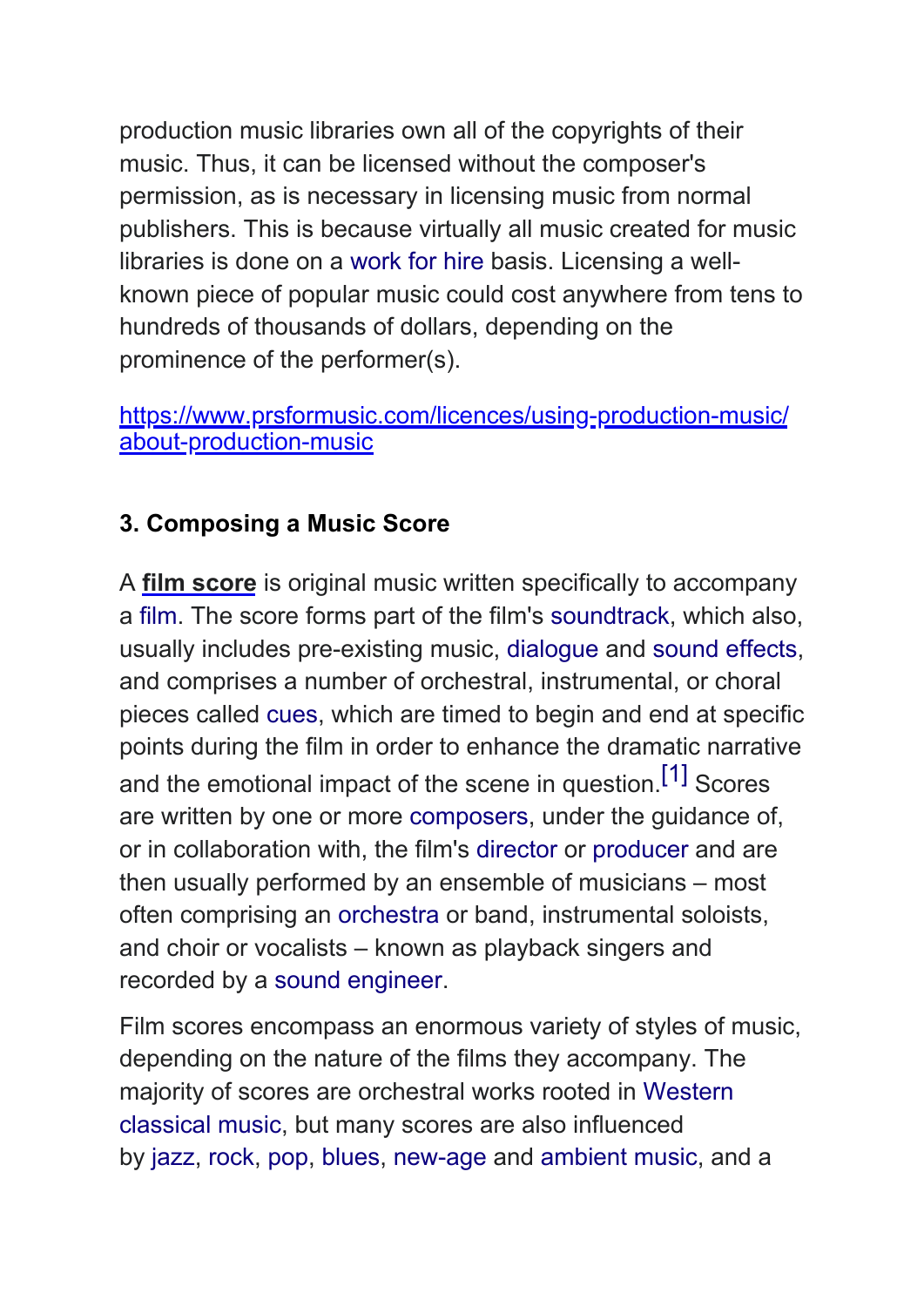wide range of ethnic and [world music](https://en.wikipedia.org/wiki/World_music) styles. Since the 1950s, a growing number of scores have also included [electronic](https://en.wikipedia.org/wiki/Electronica)  [elements](https://en.wikipedia.org/wiki/Electronica) as part of the score, and many scores written today feature a hybrid of [orchestral](https://en.wikipedia.org/wiki/Orchestra) and electronic instruments.[\[2\]](https://en.wikipedia.org/wiki/Film_score#cite_note-2)

Since the invention of [digital technology](https://en.wikipedia.org/wiki/Digital_data) and [audio sampling](https://en.wikipedia.org/wiki/Sampling_(music)), many modern films have been able to rely on digital samples to imitate the sound of live instruments, and many scores are created and performed wholly by the composers themselves, by using [music composition software,](https://en.wikipedia.org/wiki/Scorewriter) synthesizers, samplers, and [MIDI controllers](https://en.wikipedia.org/wiki/MIDI_controllers).

## **4. Video Game Music**

**Video game music** is the [soundtrack](https://en.wikipedia.org/wiki/Soundtrack) that accompanies [video](https://en.wikipedia.org/wiki/Video_game)  [games.](https://en.wikipedia.org/wiki/Video_game) Video game music has grown to include the same breadth and complexity associated with television and [film](https://en.wikipedia.org/wiki/Film_score)  [scores](https://en.wikipedia.org/wiki/Film_score), allowing for much more creative freedom.<sup>[\[1\]](https://en.wikipedia.org/wiki/Video_game_music#cite_note-:1-1)</sup> While simple synthesizer pieces are still common, game music now includes full orchestral pieces and [popular music.](https://en.wikipedia.org/wiki/Popular_music)

Video game music can be one of two options: original or [licensed.](https://en.wikipedia.org/wiki/Music_licensing)<sup>[\[1\]](https://en.wikipedia.org/wiki/Video_game_music#cite_note-:1-1)</sup> In order to create or collect this music, teams of composers, music directors, and music supervisors must work with the game developers and game publishers.<sup>[1]</sup> The popularity of video game music has expanded education and job opportunities, generated awards, and allowed video game soundtracks to be commercially sold and performed in concerts[.\[2\]](https://en.wikipedia.org/wiki/Video_game_music#cite_note-2)

# **5. Sound Design**

Sound design is the art and practice of creating sound tracks